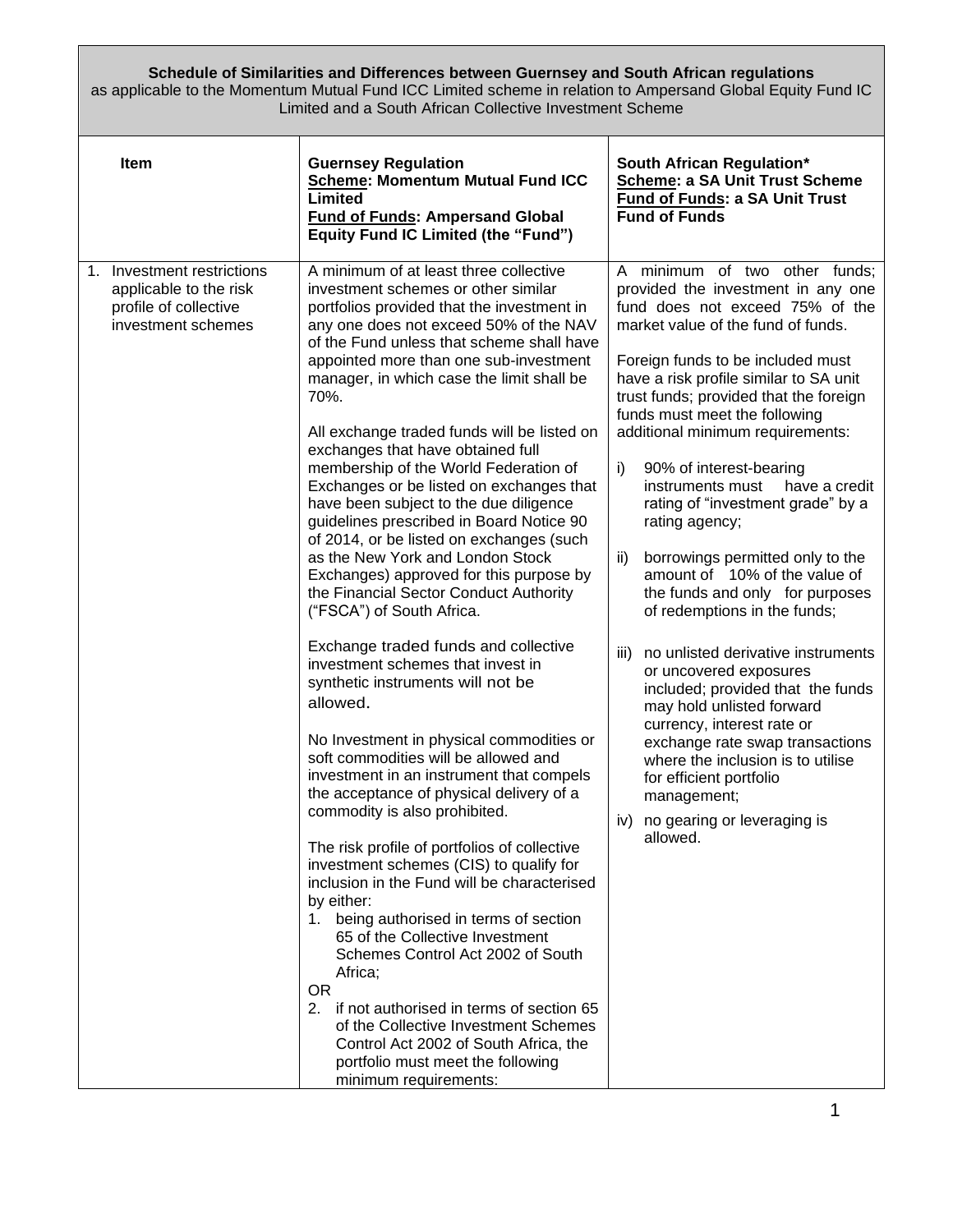|                                                          | (a) 90% of equity securities held by the<br>portfolios must be listed on<br>exchanges that have obtained full<br>membership of the World Federation<br>of Exchanges or be listed on<br>exchanges that have been subject to<br>the due diligence guidelines<br>prescribed in Board Notice 90 of<br>2014, or listed on exchanges (such as<br>the New York and London Stock<br>Exchanges) approved for this purpose<br>by the FSCA;<br>(b) borrowings permitted only to the<br>amount of 10% of the value of the<br>portfolios and such borrowing will only<br>be undertaken for purposes of<br>meeting obligations in relation to the<br>administration of the scheme relating<br>to settlement of purchase and sale<br>transactions and redemptions of<br><b>Participating Shares;</b><br>derivatives only permitted for<br>(C)<br>purposes of efficient portfolio<br>management of the portfolios;<br>(d) unlisted derivative instruments only<br>allowed for the portfolios as unlisted<br>forward currency, interest rate or<br>exchange rate swap transactions;<br>(e) no uncovered derivative positions will<br>be allowed for the portfolios;<br>no gearing (leveraging) will be<br>(f)<br>allowed for the portfolios;<br>(g) no scrip borrowing will be allowed for<br>the portfolios; and<br>(h) exchange traded funds and collective<br>investment schemes that invest in<br>synthetic instruments will not be<br>allowed. |                                                                                                                                                                                                                                                                                                                                                                                                                                                                                                                                                                                                        |
|----------------------------------------------------------|------------------------------------------------------------------------------------------------------------------------------------------------------------------------------------------------------------------------------------------------------------------------------------------------------------------------------------------------------------------------------------------------------------------------------------------------------------------------------------------------------------------------------------------------------------------------------------------------------------------------------------------------------------------------------------------------------------------------------------------------------------------------------------------------------------------------------------------------------------------------------------------------------------------------------------------------------------------------------------------------------------------------------------------------------------------------------------------------------------------------------------------------------------------------------------------------------------------------------------------------------------------------------------------------------------------------------------------------------------------------------------------------------------------------------------|--------------------------------------------------------------------------------------------------------------------------------------------------------------------------------------------------------------------------------------------------------------------------------------------------------------------------------------------------------------------------------------------------------------------------------------------------------------------------------------------------------------------------------------------------------------------------------------------------------|
| 2. Investment in other fund<br>of funds and feeder funds | Not permitted                                                                                                                                                                                                                                                                                                                                                                                                                                                                                                                                                                                                                                                                                                                                                                                                                                                                                                                                                                                                                                                                                                                                                                                                                                                                                                                                                                                                                      | A fund of funds may invest in<br>participatory interests issued by<br>another fund of funds only if that<br>fund of funds holds assets outside<br>the Republic of at least 85% of the<br>value of the fund of funds and where<br>that fund of funds is not invested in<br>another fund of funds or feeder fund.<br>A fund of funds may invest in<br>participatory interests issued by a<br>feeder fund only if the feeder fund<br>holds assets outside the Republic of<br>at least 85% of the value of the<br>feeder fund.<br>If a manager of a fund of funds<br>includes participatory interests of a |
|                                                          |                                                                                                                                                                                                                                                                                                                                                                                                                                                                                                                                                                                                                                                                                                                                                                                                                                                                                                                                                                                                                                                                                                                                                                                                                                                                                                                                                                                                                                    | foreign feeder fund in such portfolio,<br>that feeder fund may not have                                                                                                                                                                                                                                                                                                                                                                                                                                                                                                                                |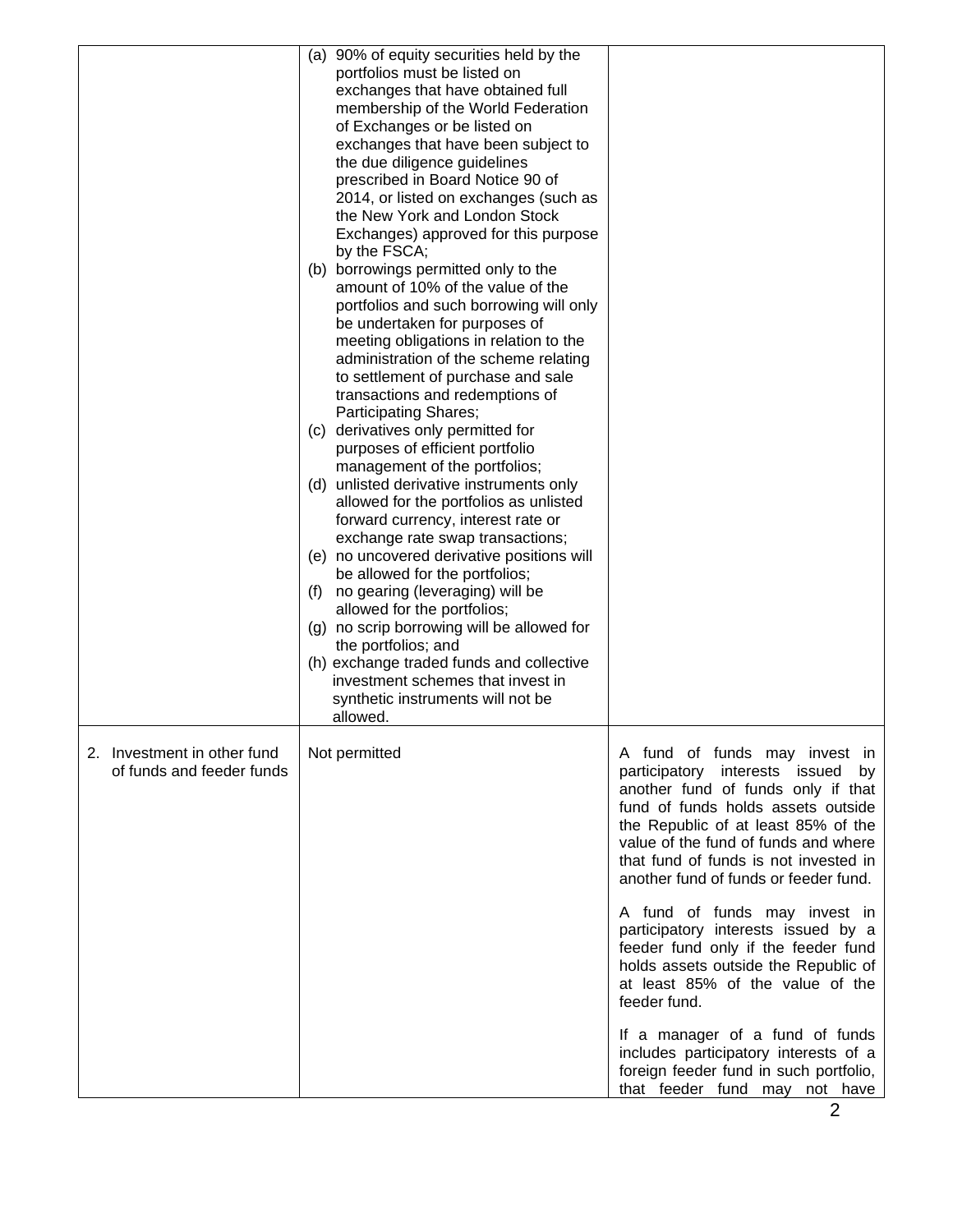|                                                                       |                                                                                                                                                                                                                                                                                                                                                                                       | invested in another feeder fund or<br>fund of funds.                                                                                                                                                                                                                                                                                                                                      |
|-----------------------------------------------------------------------|---------------------------------------------------------------------------------------------------------------------------------------------------------------------------------------------------------------------------------------------------------------------------------------------------------------------------------------------------------------------------------------|-------------------------------------------------------------------------------------------------------------------------------------------------------------------------------------------------------------------------------------------------------------------------------------------------------------------------------------------------------------------------------------------|
|                                                                       |                                                                                                                                                                                                                                                                                                                                                                                       | A fund of funds must be invested in<br>at least five other funds and may not<br>invest in another fund in excess of<br>20% of the said fund of funds market<br>value.                                                                                                                                                                                                                     |
| 3. Investment restrictions on<br>the use of derivative<br>instruments | Derivative instruments will only be utilised<br>to hedge exchange rate risk by way of<br>unlisted forward currency, interest rate or<br>exchange rate swap transactions. No<br>uncovered derivative positions will be<br>allowed for the portfolio. No net negative<br>exposure to equity securities through<br>derivatives, or short sales or purchase on<br>margin will be allowed. | Exposure<br>limits<br>for<br>derivative<br>instruments requires the sum of<br>nominal exposures to assets in liquid<br>form, together with the market value<br>of all physical underlying assets in<br>the portfolio, to not exceed 100% of<br>the portfolio market value.<br>Derivative instruments to be used for<br>purposes of efficient portfolio<br>management. No gearing allowed. |
| 4. Investment of own<br>resources into the Fund                       | No requirement to invest.                                                                                                                                                                                                                                                                                                                                                             | Manager must invest 10% of own<br>resources in each fund.<br>May be limited to R1,000,000<br>maximum per fund that may be<br>reduced by 10% for every R1m<br>invested.                                                                                                                                                                                                                    |
| 5. Borrowing                                                          | Maximum 10% of the market value of the<br>Fund to meet short-term liquidity<br>requirements regarding redemptions and<br>to finance investments in anticipation of<br>receipt of subscription monies.                                                                                                                                                                                 | 10% of the value of the underlying<br>portfolio permitted for redemption of<br>participatory interests only.                                                                                                                                                                                                                                                                              |
| Leverage / Gearing                                                    | No gearing or leveraged permitted.                                                                                                                                                                                                                                                                                                                                                    | Leverage / Gearing not permitted.                                                                                                                                                                                                                                                                                                                                                         |
| Expenses / Charges<br>6.                                              |                                                                                                                                                                                                                                                                                                                                                                                       |                                                                                                                                                                                                                                                                                                                                                                                           |
| 6.1 Costs to unit holders                                             | Full disclosure in Prospectus and Fund<br>Supplemental Prospectus. Notice to<br>shareholders of any increases.                                                                                                                                                                                                                                                                        | Full disclosure in Deed.<br>Notice to unit holders in case of<br>increase.                                                                                                                                                                                                                                                                                                                |
| 6.2 Charges against income<br>of the Fund                             | Full disclosure of costs and charges<br>chargeable against the income of the<br>Fund (brokerage, audit fee, bank charges,<br>investment manager/sub-investment<br>manager/manager &<br>administration/custodian fees, other<br>permitted expenses, levies or taxes) in the<br>Prospectus and Fund Supplemental<br>Prospectus.                                                         | Brokerage, MST, VAT, stamp duties,<br>taxes, audit fee, bank charges,<br>trustee fees, other levies or taxes,<br>service charge and share creation<br>fees payable to the Registrar of<br>Companies.                                                                                                                                                                                      |
| Determination of market<br>7.<br>value of investments                 | Market price feed of prices of underlying<br>collective investment schemes.                                                                                                                                                                                                                                                                                                           | Fair market price, or as determined<br>by stockbroker.                                                                                                                                                                                                                                                                                                                                    |
| <b>Risk factors</b><br>8.                                             | Full details of risk analysis and warnings<br>are described within the Prospectus and<br>Fund Supplemental Prospectus.                                                                                                                                                                                                                                                                | Investment/return values are not<br>guaranteed.                                                                                                                                                                                                                                                                                                                                           |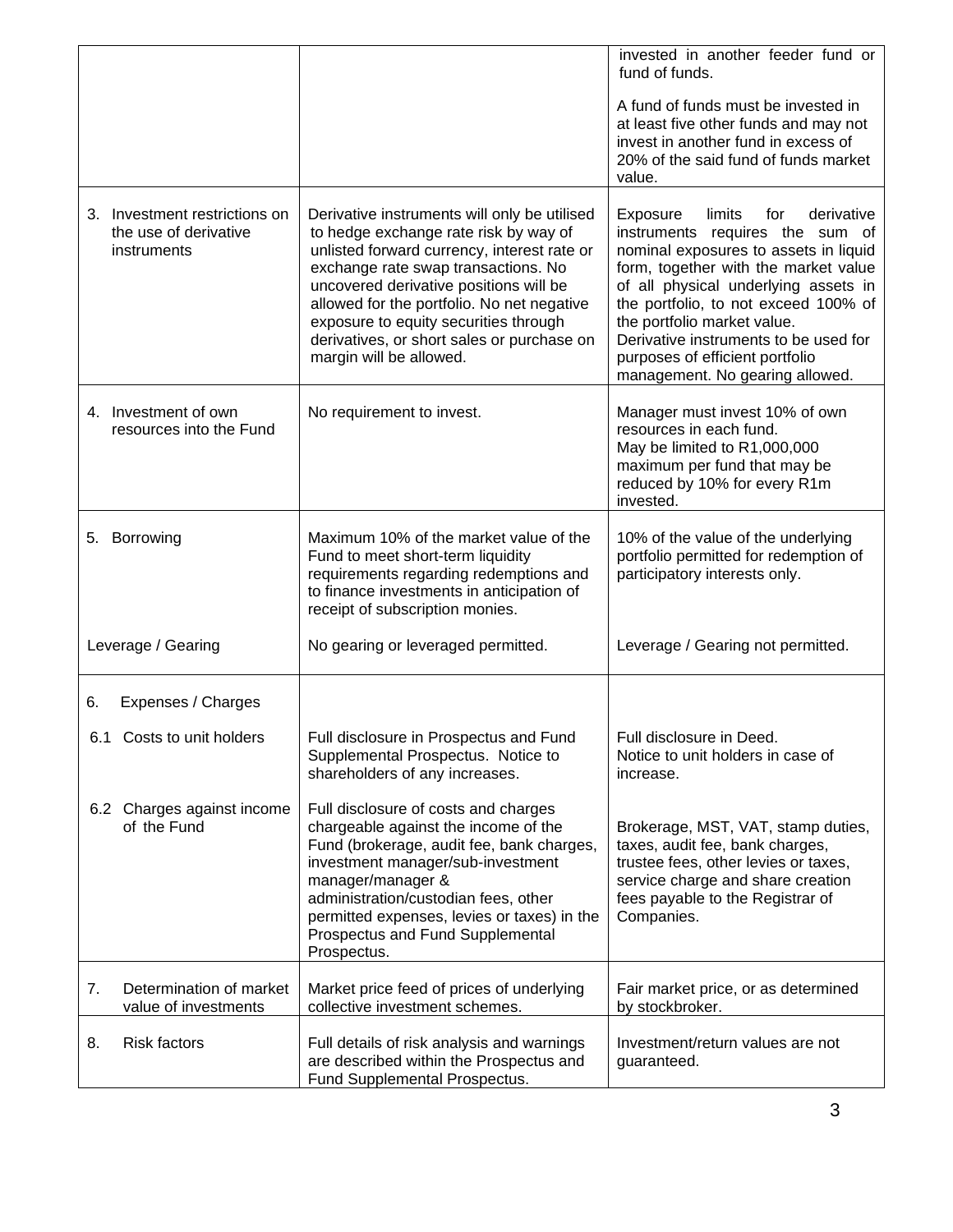|     |                                                                                         | Investment/return values are not<br>guaranteed.                                                                                                                                                                                                                                 |                                                                                                                               |
|-----|-----------------------------------------------------------------------------------------|---------------------------------------------------------------------------------------------------------------------------------------------------------------------------------------------------------------------------------------------------------------------------------|-------------------------------------------------------------------------------------------------------------------------------|
| 9.  | Capped or not capped                                                                    | Not capped.                                                                                                                                                                                                                                                                     | Not capped.                                                                                                                   |
| 10. | Redemption<br>(repurchase) of<br>participatory interests                                | The Manager will carry out redemptions<br>that are scheduled, on each day that is a<br>Business Day, at the NAV per Share of<br>such Class as at the applicable Valuation<br>Point calculated at 11pm on the same<br>day, subject to the Fund's Supplemental<br>Prospectus.     | Legally obliged to redeem at same<br>day's or previous day's price as<br>determined in the Deed.                              |
| 11. | Independent Trustee /<br>Custodian                                                      | Manager Administrator & Custodian are<br>all independent companies.                                                                                                                                                                                                             | Trustee/Custodian must be<br>completely independent.                                                                          |
| 12. | Separation of assets of<br>the Fund received by<br>the manager, trustee or<br>custodian | All assets of the Fund must be legally<br>separated and identifiable from the<br>proprietary assets of the independent<br>custodian.<br>The Fund may not enter into any prime<br>brokerage agreements.                                                                          | All assets of the portfolio must be<br>segregated from the proprietary<br>assets of the manager, trustee and<br>custodian     |
| 13. | <b>Taxation of Fund</b>                                                                 | No taxation.                                                                                                                                                                                                                                                                    | No taxation.                                                                                                                  |
| 14. | Taxation of unit<br>holders                                                             |                                                                                                                                                                                                                                                                                 |                                                                                                                               |
|     | 14.1 Income<br>- Dividends<br>- Interest                                                | The Company and its Cells are not<br>required to deduct Guernsey income tax<br>from dividends on any Share or Cell<br>Share (if applicable) paid to Guernsey<br>residents. No payments made by the<br>Fund to non-Guernsey resident<br>shareholders are subject to Guernsey tax | Interest and dividends (dividend<br>withholding tax introduced April<br>2012) are taxable in the hands of the<br>unit holder. |
|     | 14.2 Capital gains                                                                      | Guernsey does not levy any capital gains<br>tax on the Scheme, or the Fund or the<br>shareholder.                                                                                                                                                                               | Capital gains tax introduced on 1<br>October 2001.                                                                            |
|     | 15. Interval at which<br>participatory interests are<br>priced                          | Daily, on each day that is a Business Day.                                                                                                                                                                                                                                      | Daily                                                                                                                         |
| 16. | <b>Distributions</b>                                                                    | No dividends paid, all income received is<br>automatically reinvested.                                                                                                                                                                                                          | All income distributed regularly or<br>reinvested at option of the unit<br>holder.                                            |
| 17. | Switching                                                                               | Allowed; There is no limit on the number<br>of switches that may be made between<br>classes of Shares in a Fund and no switch<br>charge applies.                                                                                                                                | Allowed; charges may differ among<br>funds.                                                                                   |
| 18. | Pledging of securities                                                                  | Allowed only for purposes of borrowing.                                                                                                                                                                                                                                         | Allowed only for purposes of                                                                                                  |